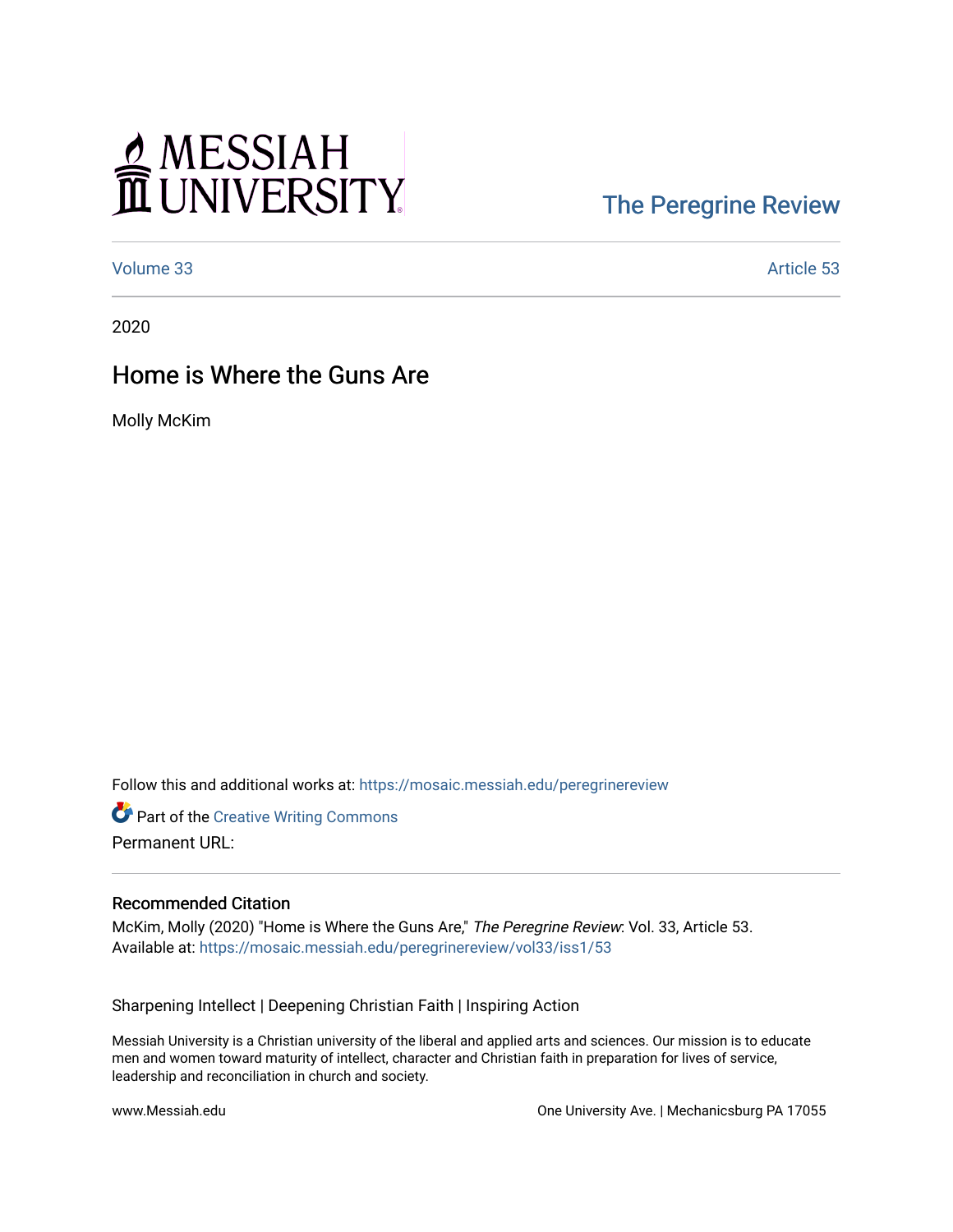#### Home is Where the Guns Are Molly McKim

*Crack!* I wake up startled, a sound ringing in my ears. I sit up and look about my room. What did I just hear? My heart races while I stand and walk into the hallway. Dad's door is open, the room empty. I check the time and roll my eyes, relieved but annoyed. *It's 5 a.m*. He's out hunting behind the house. I look at my phone and squint at the notification from him saying to come outside and try to scare deer into his path to shoot. I type back, "No, I do not feel like leaving the warm house."

I walk back to bed, cover myself back up in blankets and try to fall back asleep, hoping he shot something so he would stop waking me up so early. Another notification pings on my phone: "Never mind, get the hot chocolate ready… We got one," I guess he didn't need my help. Around my house and others in my hometown, this routine of hoping for a kill comes around when rifle hunting season starts at the end of October. I live in a small, mainly conservative town named New Oxford. Most likely anyone you talk to hunts or knows someone who hunts. It's one of those small rural towns outside of Gettysburg where most families leave their door unlocked, the local private club is the center for all town gossip and people know you because you are being the kid of someone. I got that one a lot working at that only private club in the area. "Hey, you're McKim's kid," and "Aren't you Shrader's granddaughter?" But the fall season tends to bring out the best in the little town of mine. Every year in the New Oxford square, we celebrate fall through a fall market, vendors sell their homemade items, the coffee shop on the corner sells their famous pumpkin spice, and kids yet again get their faces painted. Mom and Pop restaurants start selling organic pumpkin-themed food. Proprietors of local orchards build stands and sell their apples and produce. However, the fall season is also the time when my dad tries yet again, to convince me to practice shooting one of the various guns in his possession.

It started at 9 years old. I stand at the glass door to the back porch; one of my hands press against the door while the other clutches my blanket. Cold radiates in from the other side of the door and goosebumps flood my skin. I hear the gentle hum of the heating stove. I look out and my cat brushes against my leg, greeting me. The porch light glows in the morning fog. Multiple guns lay across the green table, bullets laid neatly in their respective boxes, and humongous gloves are ready for use. The frigid 37° wind blows into the house as I begin my ascent to meet my brother and father outside, my bare feet hitting the cold polished wood. I watch him as he puts on the gloves and picks up a gun and starts talking, supposedly about how it works. He flips his hand down and up quickly and a bullet flies out from the bottom. Where did that come from? What did that do? He puts the gun into my gloved petite hands, and I struggle to hold it steady as it almost falls out of my hands. I look up at him, scared I would disappoint him if I were to not accomplish his goal. I look at the gun. This gun, something half the size of myself, has more of a purpose than to look pretty or to sit alongside a bed or in a closet. People use these to kill things. Kill squirrels. Kill deer. Kill *people*. He tells me to point it at the artificial deer target further in the yard. The gun is moved to sit on my shoulder as I locate my target. But the deer down in the yard is real, why does it need to die?

The hunting supplies are housed in the basement, hidden away from attracting attention. Walking down the spiral staircase tiled floors, false wood walls, the coal-burning stove, the pool table and dartboard, the minibar with respective glasses and drinks, and two separate rooms begin to come into focus. My drawing-room, and my dad's room utility room, in the secluded